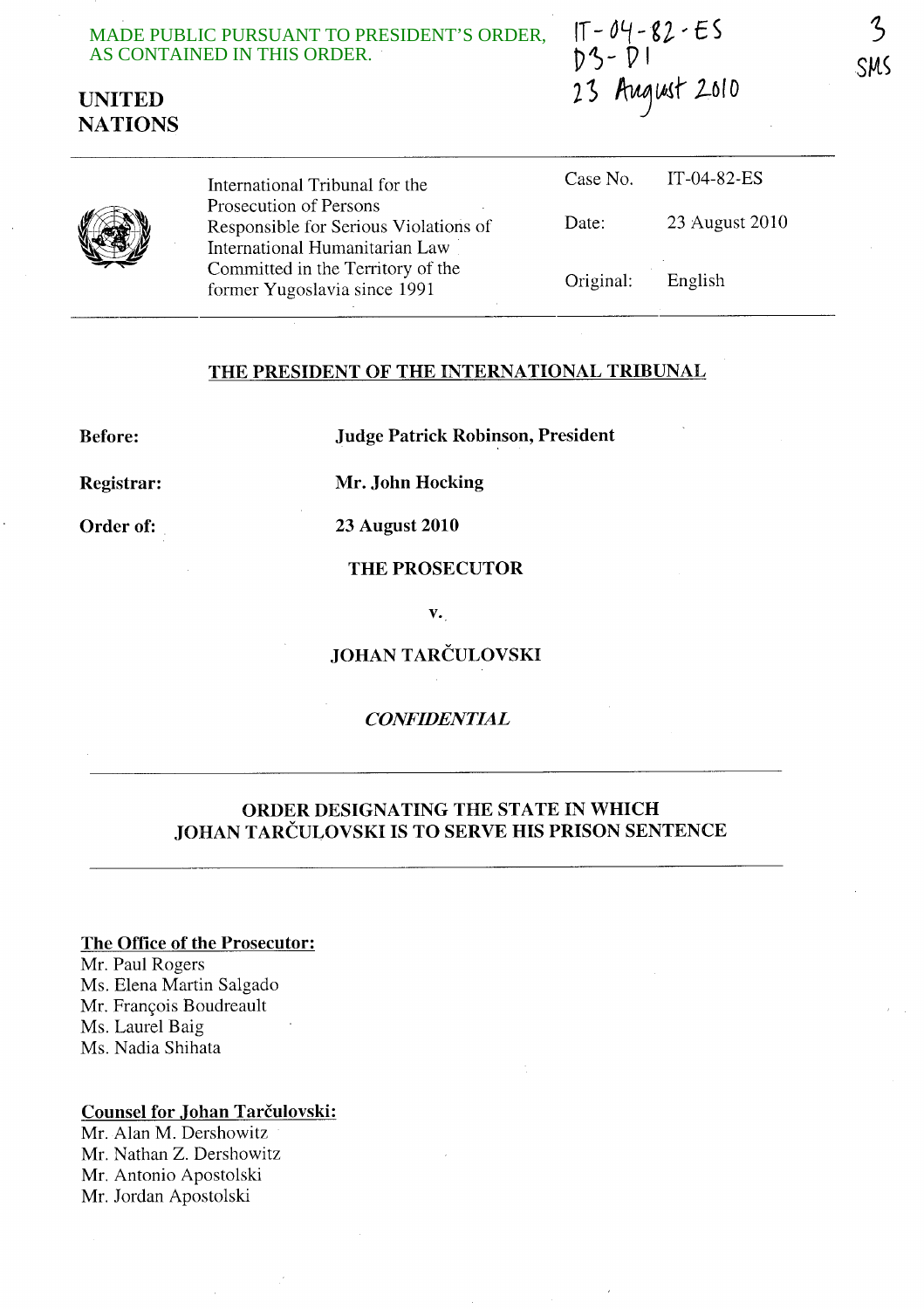#### MADE PUBLIC PURSUANT TO PRESIDENT'S ORDER, AS CONTAINED IN THIS ORDER.

**I, PATRICK ROBINSON,** President of the International Tribunal for the Prosecution of Persons Responsible for Serious Violations of International Humanitarian Law Committed in the Territory of the former Yugoslavia Since 1991 ("International Tribunal"),

**NOTING** the "Judgement" rendered by the Appeals Chamber on 19 May 2010 in the case *Prosecutor v. Ljube Boskoski and lohan Tarculovski,* Case No. IT -04-82-A, in which Johan Tarculovksi was sentenced to 12 years of imprisonment, subject to credit being given under Rules 101(C) and 107 of the Rules of Procedure and Evidence of the International Tribunal ("Rules") for the period already spent in detention;

**PURSUANT** to Article 27 of the Statute of the International Tribunal, Rule 103(A) of the Rules, and paragraphs four to six of the Practice Direction on the Procedure for the International Tribunal's Designation of the State in Which a Convicted Person is to Serve His/Her Sentence of Imprisonment (IT/137), issued 9 July 1998 ("Practice Direction");

**CONSIDERING** the confidential internal memoranda of 2 July 2010 and 29 July 2010, submitted to me by the Deputy Registrar within the terms of paragraph four of the Practice Direction, listing the States in which Johan Tarčulovksi may serve his sentence;

**CONSIDERING** that, in view of its federal structure, Germany is not in a position to enter into a general agreement with the United Nations on the enforcement of sentences;

**CONSIDERING** that the German authorities have indicated that they are nonetheless prepared to conclude agreements for individual cases on the basis of an exchange of notes;

**CONSIDERING** that the German authorities have in this case indicated that they are prepared to conclude such an agreement with respect to Johan Tarčulovksi;

**HA VING CONSIDERED** all the factors enumerated in the Practice Direction;

## **FOR THE FOREGOING REASONS**

**DECIDE** that Johan Tarčulovksi shall serve his sentence in Germany;

**INVITE** the Registrar officially to make an official request to the German authorities to undertake the enforcement of the sentence of Johan Tarculovksi and, should the government of Germany accede to the request, so inform me and take all necessary measures to facilitate Johan Tarčulovksi's transfer to Germany;